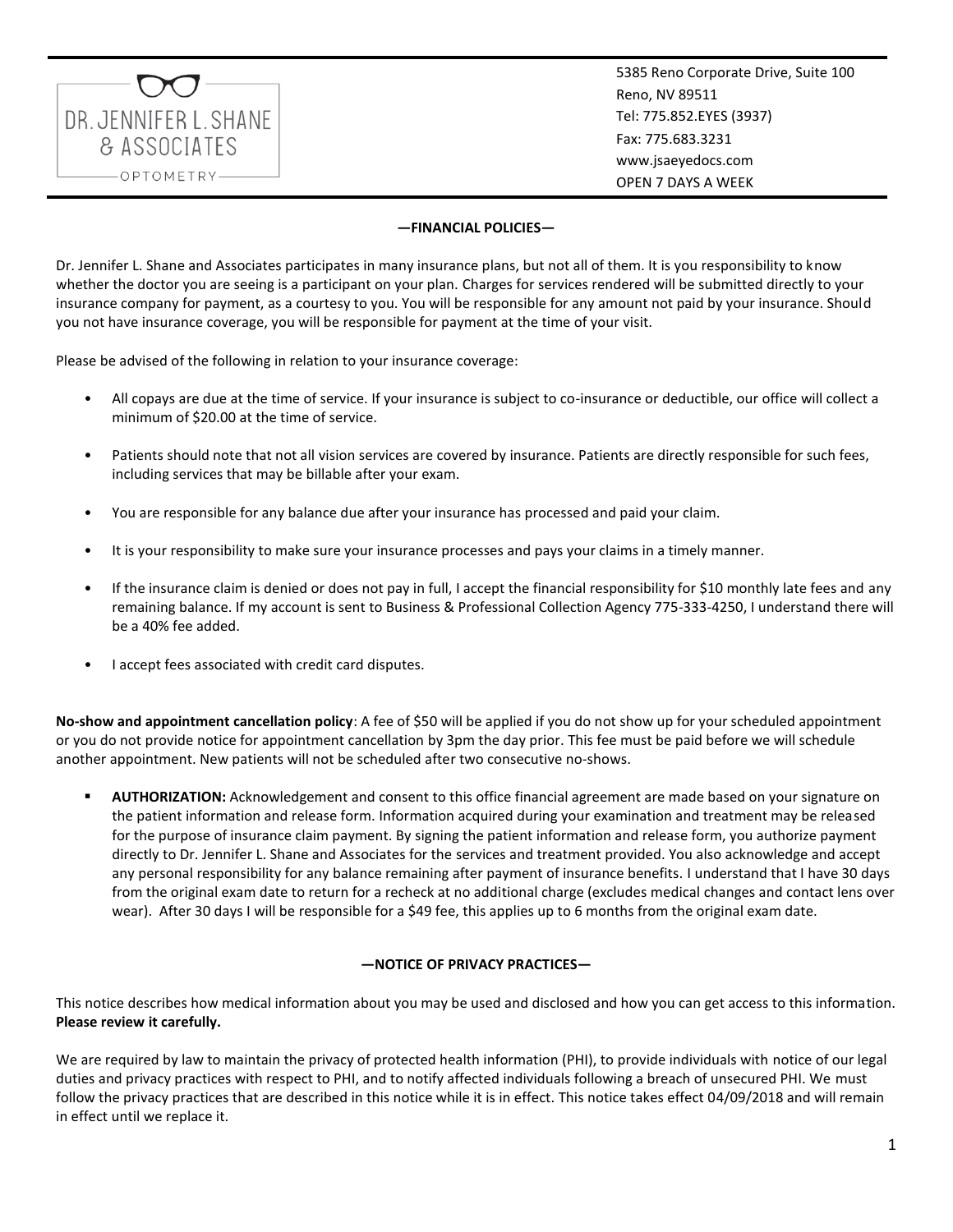We reserve the right to change our privacy practices and the terms of this notice at any time, provided such changes are permitted by applicable law, and to make new notice provisions effective for all PHI that we maintain. When we make a significant change in our privacy practices, we will change this notice and post a new notice clearly and prominently at our practice location, and we will provide copies of the new notice upon request. You may request a copy of this notice at any time. It is also available on our website at: [http://jsaeyedocs.com.](http://jsaeyedocs.com/) For more information about our privacy practices, or for additional copies of this notice, please contact us using the information listed at the end of this notice.

# **Your Rights**

**When it comes to your health information, you have certain rights.** This section explains your rights and some of our responsibilities to help you.

# **Get an electronic or paper copy of your medical record**

- You can ask to see or get an electronic or paper copy of your medical record and other health information we have about you. Ask us how to do this.
- We will provide a copy or a summary of your health information, usually within 30 days of your request. We may charge a reasonable, cost-based fee.

# **Ask us to correct your medical record**

- You can ask us to correct health information about you that you think is incorrect or incomplete. Ask us how to do this.
- We may say "no" to your request, but we'll tell you why in writing within 60 days.

# **Request confidential communications**

- You can ask us to contact you in a specific way (for example, home or office phone) or to send mail to a different address.
- We will say "yes" to all reasonable requests.

# **Ask us to limit what we use or share**

- You can ask us not to use or share certain health information for treatment, payment, or our operations. We are not required to agree to your request, and we may say "no" if it would affect your care.
- If you pay for a service or health care item out-of-pocket in full, you can ask us not to share that information for the purpose of payment or our operations with your health insurer. We will say "yes" unless a law requires us to share that information.

# **Get a list of those with whom we've shared information**

- You can ask for a list (accounting) of the times we've shared your health information for six years prior to the date you ask, who we shared it with, and why.
- We will include all the disclosures except for those about treatment, payment, and health care operations, and certain other disclosures (such as any you asked us to make). We'll provide one accounting a year for free but will charge a reasonable, cost-based fee if you ask for another one within 12 months.

# **Get a copy of this privacy notice**

You can ask for a paper copy of this notice at any time, even if you have agreed to receive the notice electronically. We will provide you with a paper copy promptly.

# **Choose someone to act for you**

- If you have given someone medical power of attorney or if someone is your legal guardian, that person can exercise your rights and make choices about your health information.
- We will make sure the person has this authority and can act for you before we take any action.

# **File a complaint if you feel your rights are violated**

- You can complain if you feel we have violated your rights by contacting us using the information listed at the end of this notice.
- You can file a complaint with the U.S. Department of Health and Human Services Office for Civil Rights by sending a letter to 200 Independence Avenue, S.W., Washington, D.C. 20201, calling 1-877-696-6775, or visiting [www.hhs.gov/ocr/privacy/hipaa/complaints/.](http://www.hhs.gov/ocr/privacy/hipaa/complaints/)
- We will not retaliate against you for filing a complaint.

# **Your Choices**

**For certain health information, you can tell us your choices about what we share.** If you have a clear preference for how we share your information in the situations described below, talk to us. Tell us what you want us to do, and we will follow your instructions. In these cases, you have both the right and choice to tell us to:

- Share information with your family, close friends, or others involved in your care
- Share information in a disaster relief situation
- Include your information in a hospital directory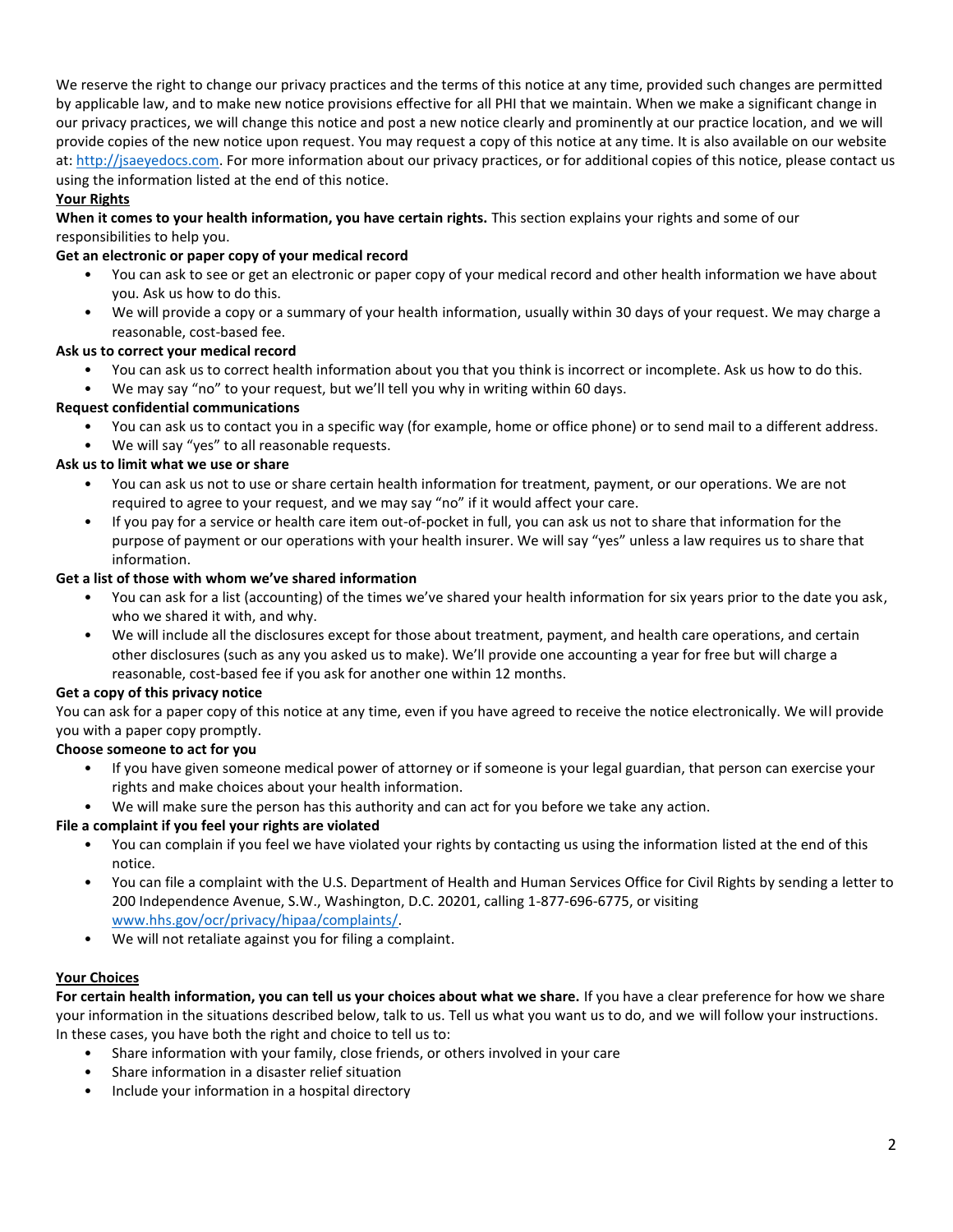*If you are not able to tell us your preference, for example if you are unconscious, we may go ahead and share your information if we believe it is in your best interest. We may also share your information when needed to lessen a serious and imminent threat to health or safety.*

In these cases we never share your information unless you give us permission:

• Marketing purposes

# **Our Uses and Disclosures**

# **How do we typically use or share your health information?**

We typically use or share your health information in the following ways.

## **Treat you**

We can use your health information and share it with other professionals who are treating you.

*Example: A doctor treating you for an injury asks another doctor about your overall health condition.*

## **Run our organization**

We can use and share your health information to run our practice, improve your care, and contact you when necessary.

*Example: We use health information about you to manage your treatment and services.* 

# **Bill for your services**

We can use and share your health information to bill and get payment from health plans or other entities.

*Example: We give information about you to your health insurance plan so it will pay for your services.* 

# **How else can we use or share your health information?**

We are allowed or required to share your information in other ways – usually in ways that contribute to the public good, such as public health and research. We have to meet many conditions in the law before we can share your information for these purposes. For more information see: [www.hhs.gov/ocr/privacy/hipaa/understanding/consumers/index.html](http://www.hhs.gov/ocr/privacy/hipaa/understanding/consumers/index.html)**.**

## **Help with public health and safety issues**

We can share health information about you for certain situations such as:

- Preventing disease
- Helping with product recalls
- Reporting adverse reactions to medications
- Reporting suspected abuse, neglect, or domestic violence
- Preventing or reducing a serious threat to anyone's health or safety

#### **Do research**

We can use or share your information for health research.

#### **Comply with the law**

We will share information about you if state or federal laws require it, including with the Department of Health and Human Services if it wants to see that we're complying with federal privacy law.

# **Respond to organ and tissue donation requests**

We can share health information about you with organ procurement organizations.

# **Work with a medical examiner or funeral director**

We can share health information with a coroner, medical examiner, or funeral director when an individual dies.

# **Address workers' compensation, law enforcement, and other government requests**

We can use or share health information about you:

- For workers' compensation claims
- For law enforcement purposes or with a law enforcement official
- With health oversight agencies for activities authorized by law
- For special government functions such as military, national security, and presidential protective services

# **Respond to lawsuits and legal actions**

We can share health information about you in response to a court or administrative order, or in response to a subpoena.

# **Our Responsibilities**

- We are required by law to maintain the privacy and security of your protected health information.
- We will let you know promptly if a breach occurs that may have compromised the privacy or security of your information.
- We must follow the duties and privacy practices described in this notice and give you a copy of it.
- We will not use or share your information other than as described here unless you tell us we can in writing. If you tell us we can, you may change your mind at any time. Let us know in writing if you change your mind.

For more information see: [www.hhs.gov/ocr/privacy/hipaa/understanding/consumers/noticepp.html](http://www.hhs.gov/ocr/privacy/hipaa/understanding/consumers/noticepp.html)**.**

# **Changes to the Terms of this Notice**

We can change the terms of this notice, and the changes will apply to all information we have about you. The new notice will be available upon request, in our office, and on our web site.